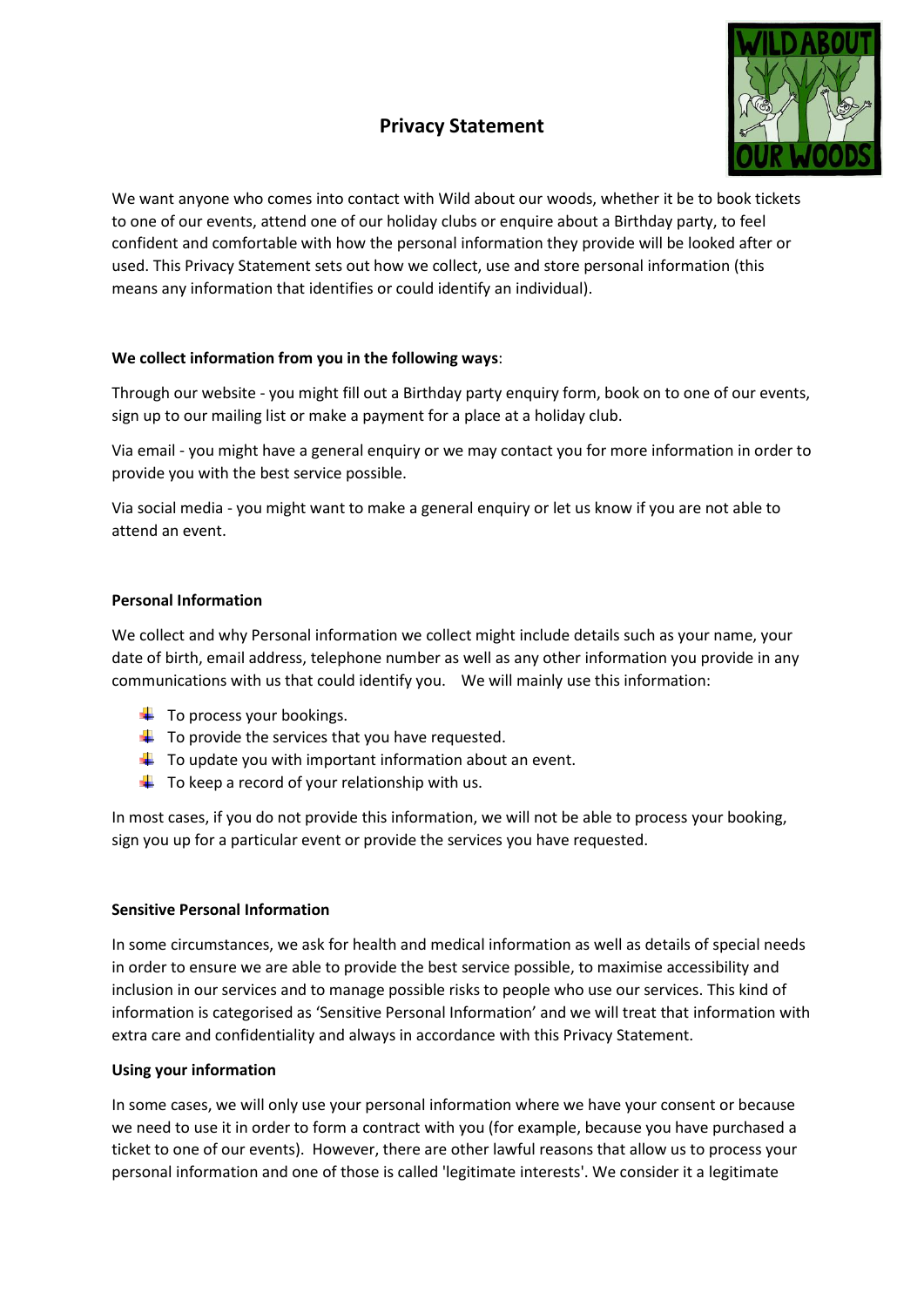interest to use your information to increase our reach and achieve our goal of making forest school available to as many children and families as possible. Therefore, we ask for information on where you travel from to understand where our marketing is having an impact or we collate anonymised information about the additional needs of the children who come in order to apply for funding for more special needs provision. Another lawful reason might be 'vital interests'. An example of this would be where we inform the leader of an event that a child will be attending with a severe gluten intolerance. If the leader was planning on making damper bread, they will then modify their activity to ensure the safety of that child when they attend.

## **Marketing**

We will only contact you for marketing purposes if you have consented for us to contact you in this manner.

You can update your choices or stop us sending you these kinds of communications at any time by contacting 'wildaboutourwoods@yahoo.com' or clicking the unsubscribe link at the bottom of the relevant communication.

## **Sharing your Information**

The personal information we collect about you will be shared between our employed and selfemployed staff and volunteers so that they can provide you with a service. We also share your information with our trusted partners and suppliers who work with us or on our behalf to deliver our services. Processing of this information is always carried out under our instruction.

One example of information sharing is with data processors who help to create and send information to you to reduce our costs. We also share information with partners who help us to process payments and we have partners who help us to manage our bookings. These third parties are all required to comply with Data Protection Laws and ensure that they have appropriate controls in place to secure your information.

In exceptional circumstances, in the course of delivering our services, should we become concerned about the safety of an individual, especially with regards to a child, we may need to share our concerns with an appropriate agency, in accordance with our Safeguarding policy.

We will never sell your personal information.

## **Keeping your information safe**

We take looking after your information very seriously. We've implemented appropriate physical, technical and organisational measures to protect the personal information we have under our control, both on and off-line, from improper access, use, alteration, destruction and loss.

Unfortunately, the transmission by you of information using the internet is not completely secure. Although we do our best to protect your personal information sent to us this way, we cannot guarantee the security of data transmitted to our website or email account. Any debit or credit card